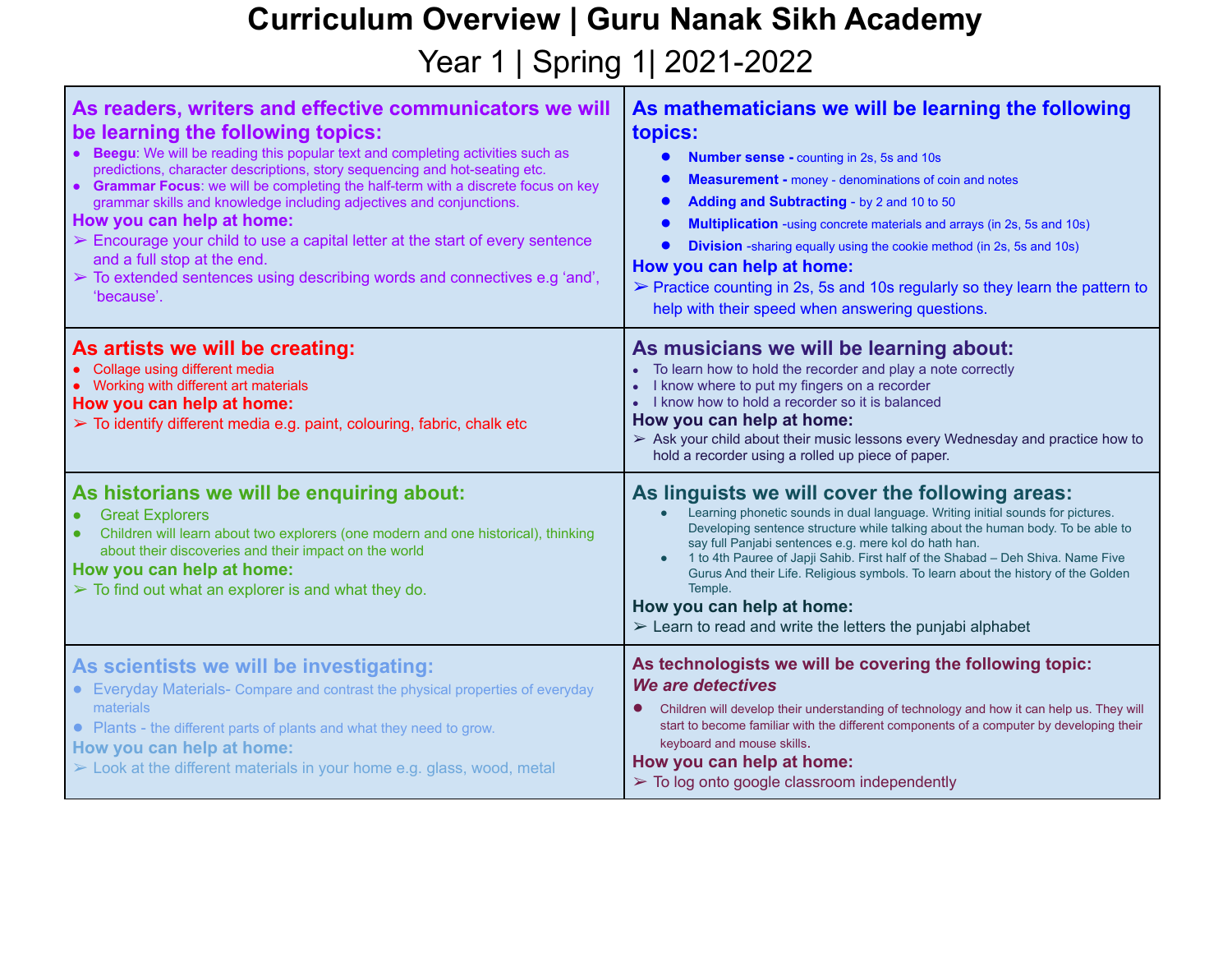## **Curriculum Overview | Guru Nanak Sikh Academy**



## Year 1 | Spring 2 | 2021-2022

| As readers, writers and effective communicators<br>we will be learning the following topics:<br>• Anna Hibiscus: we will read this fictional text before children practice<br>writing in the role of Anna.<br>• Grammar Focus: we will be focussing on the use of correct tenses when<br>writing and use of a variety of sentence types in writing; questions,<br>exclamations.<br>• Jack and the Beanstalk - Traditional Tales<br>How you can help at home:<br>$\triangleright$ Talk for writing - to be able to talk before they write and construct a<br>sentence correctly. | As mathematicians we will be learning the<br><b>following topics:</b><br><b>Number sense - counting in 2s, 5s and 10s and comparing numbers</b><br><b>Measurement</b> -measuring and recording lengths, mass and capacity<br>Adding and Subtracting - by 2 and 10 to 50 and missing number problems.<br>Geometric Reasoning- Describe position, direction and movement, including whole,<br>half, quarter and three quarter turns<br>How you can help at home:<br>$\triangleright$ To solve everyday number problems with your child using addition and<br>subtraction e.g. I need 7 bananas but I only have 3. How many more<br>shall we buy? |
|---------------------------------------------------------------------------------------------------------------------------------------------------------------------------------------------------------------------------------------------------------------------------------------------------------------------------------------------------------------------------------------------------------------------------------------------------------------------------------------------------------------------------------------------------------------------------------|------------------------------------------------------------------------------------------------------------------------------------------------------------------------------------------------------------------------------------------------------------------------------------------------------------------------------------------------------------------------------------------------------------------------------------------------------------------------------------------------------------------------------------------------------------------------------------------------------------------------------------------------|
| As artists we will be creating:<br>• Design and Technology - food<br>• Fruits and vegetables - making smoothies<br>How you can help at home:<br>Whilst cooking at home, discuss the process - encourage your child to<br>help with peeling, chopping, weighing etc                                                                                                                                                                                                                                                                                                              | As musicians we will be learning about:<br>• To learn how to hold the recorder and play a note correctly<br>I know where to put my fingers on a recorder<br>I know how to hold a recorder so it is balanced<br>How you can help at home:<br>$\triangleright$ Ask your child about their music lessons every Wednesday and<br>which notes they learnt to play on the recorder.                                                                                                                                                                                                                                                                  |
| As geographers we will be enquiring about:<br>At the Farm<br>Children will learn where their food comes from, the different types of<br>farms, how things change through the season and can also develop                                                                                                                                                                                                                                                                                                                                                                        | As linguists we will be covering the following<br>areas:<br>To learn the name of fruits and vegetables in Punjabi. Describing fruit colour, taste<br>$\bullet$<br>and shape. To read and write all the Punjabi alphabets. Introduction of mukta words verbally.                                                                                                                                                                                                                                                                                                                                                                                |